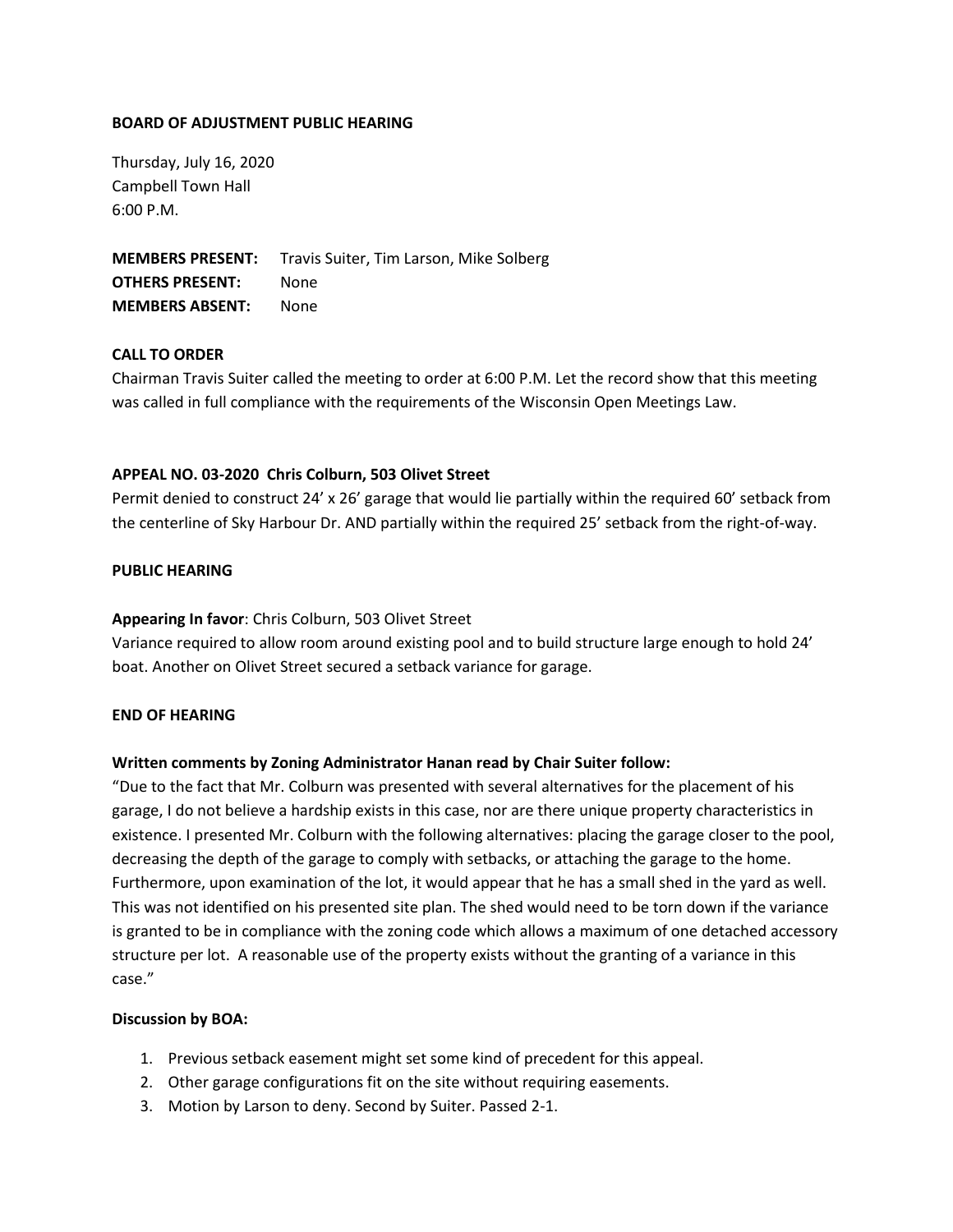## **APPEAL NO. 04-2020 Kelly Wing, 105 Church Drive**

Permit denied to construct a 254 square foot above-ground pool that when combined with the square footage of the existing structures would exceed the 25% allowable building area on the .27 acre lot.

#### **PUBLIC HEARING**

**Appearing in Favor:** Kelly Wing, 105 Church Drive Pool will be used for therapy and exercise per submitted letter from Dr. Erin Maslowski.

#### **END OF HEARING**

# **Written comments by Zoning Administrator Hanan read by Chair Suiter follow:**

"Ms. Wing has failed to address in her application why she should be granted a variance for exceeding the 25% buildable area on this lot. Ms. Wing is at the limit for square footage with the existing structures without the proposed pool."

#### **Discussion by BOA:**

- 1. Pool is above ground with no excavation, per owner.
- 2. Medical use suggests individual hardship as a reason for approval.
- 3. Motion by Suiter to approve. Second by Solberg. Passed 3-0.

# **APPEAL NO. 05-2020 Bill and Sue Hammes, 1213 La Crescent Place**

Permit denied to construct a 10' x 16' detached shed that would partially lie within the required 8' side yard setback AND partially lie within the required 60' setback from the centerline of La Crescent Pl.

#### **PUBLIC HEARING**

**Appearing in Favor:** Bill Hammes, 1213 La Crescent Place The water setback takes away any buildable area in the rear yard. The shed will be good looking and

placed on existing concrete slab.

#### **END OF HEARING**

# **Written comments by Zoning Administrator Hanan read by Chair Suiter follow:**

"Due to the setback from the ordinary high water mark, Mr. Hammes has no rear yard. If a detached structure is placed in the side yard, it is required to meet side yard setback requirements. The structure would not be any closer to the road than where the current house sits. I believe a hardship exists here due to the required setback from the water and there are certainly unique property characteristics which impede on the owner's reasonable use of the land."